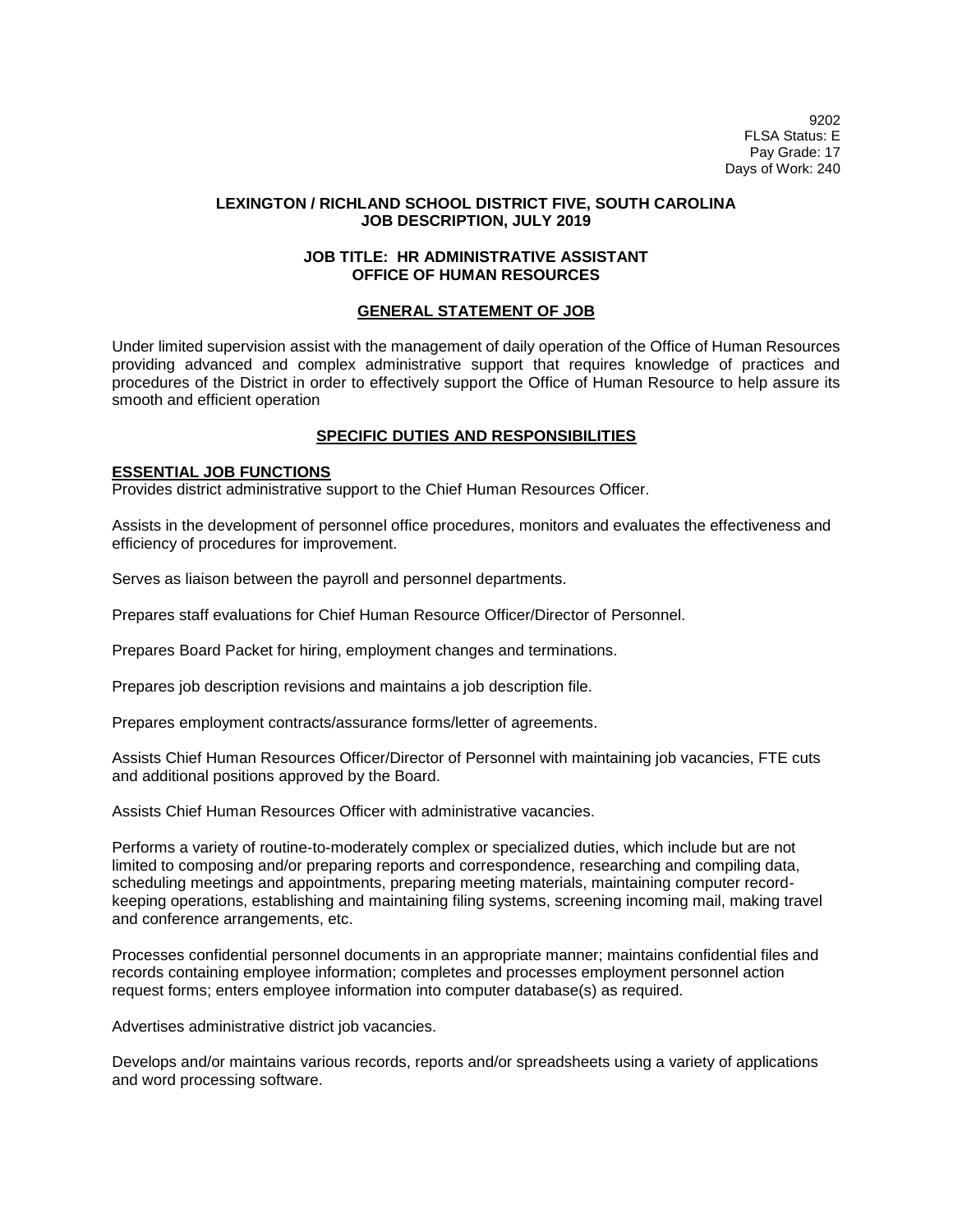Compiles and provides salary and budget information to immediate supervisor as requested; assists in gathering information for budget preparation.

Orders and maintains inventory of office supplies and equipment.

Performs various bookkeeping duties, including but not limited to processing invoices, processing reimbursement requests, preparing expense reports, etc.

Types, copies, files and mails various routine and confidential letters of correspondence, reports, promotional materials, etc.

Receives and responds to inquiries, requests for assistance, concerns and complaints in areas of responsibility.

Prepares meeting agendas; attends meetings; prepares and distributes meeting minutes. Receives and responds to inquiries, requests for assistance, concerns and complaints in areas of responsibility.

Answers the telephone; provides accurate information to callers and/or forwards calls to appropriate staff person.

Greets office visitors and performs customer/public service duties as required.

Operates a variety of equipment, which include a computer, printer, typewriter, copier, fax machine, telephone, transcription equipment, label maker, calculator, etc.; uses clerical, computer and bookkeeping supplies.

Interacts and communicates with the immediate supervisor, co-workers, other District administrators and staff, school personnel, sales representatives, State Department of Education personnel, various outside organizations and professionals, and the general public.

Attends meetings, training, workshops, etc., as appropriate to enhance job knowledge and skills.

# **ADDITIONAL JOB FUNCTIONS**

Performs duties of other clerical staff as required in their absences.

Assists with the annual job fair and other events as requested.

Performs related duties as required.

# **MINIMUM TRAINING AND EXPERIENCE**

Requires Associate's degree, vocational technical degree or specialized training that is equivalent to satisfactory completion of two years of college education with emphasis in secretarial science or related field, supplemented by one to two years of responsible secretarial experience, or an equivalent combination of education, training and experience that provides the required knowledge, skills and abilities. Must be able to type with speed and accuracy. Must possess a valid state driver's license.

## **MINIMUM QUALIFICATIONS OR STANDARDS REQUIRED TO PERFORM ESSENTIAL JOB FUNCTIONS**

**Physical Requirements**: Requires sedentary work that involves walking or standing some of the time and involves exerting up to 10 pounds of force on a recurring basis or routine keyboard operations.

**Data Conception**: Requires the ability to compare and/or judge the readily observable, functional, structural or compositional characteristics (whether similar to or divergent from obvious standards) of data, people or things.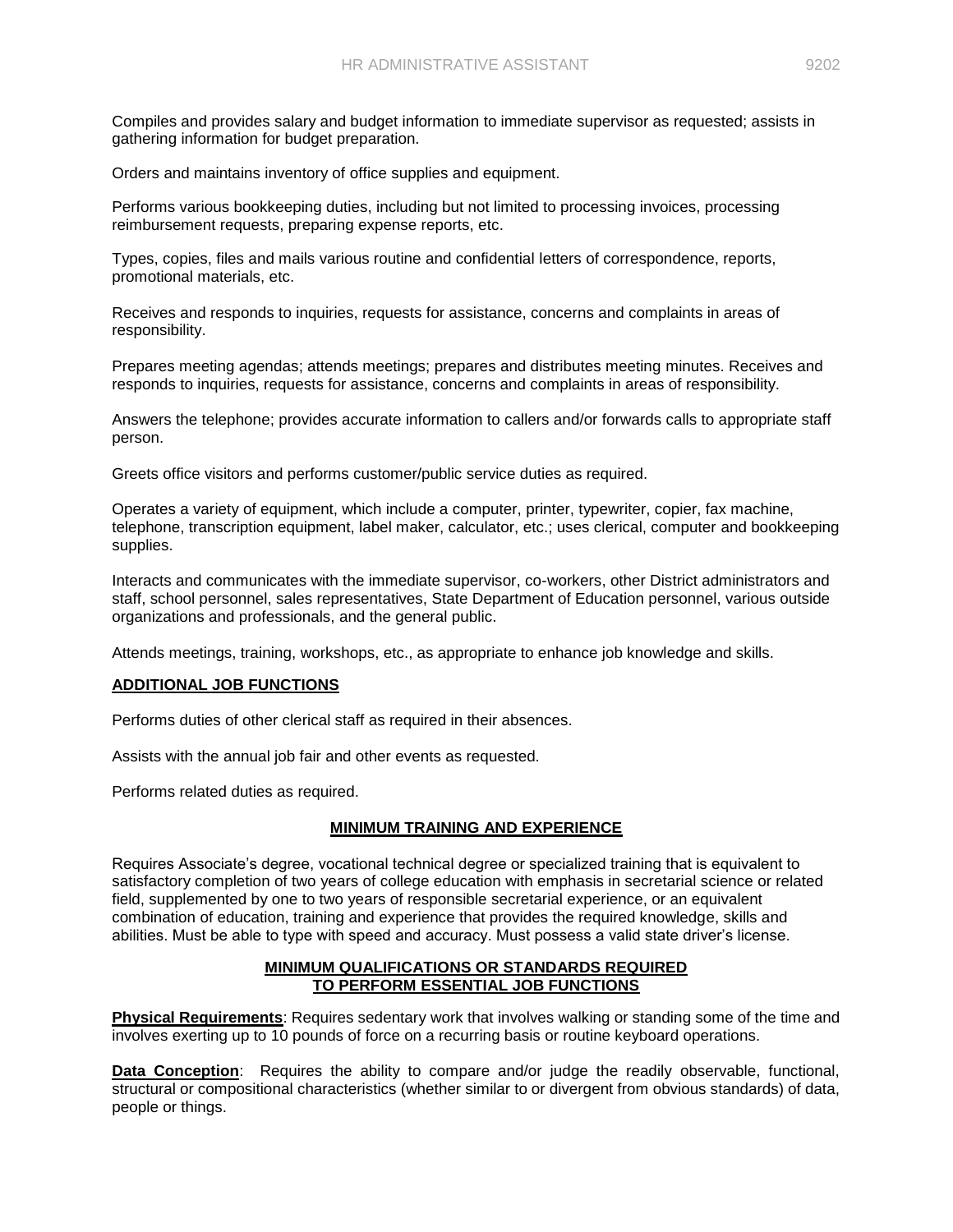**Interpersonal Communication**: Requires the ability of speaking and/or signaling people to convey or exchange information. Includes receiving assignments and/or directions from supervisor.

**Language Ability**: Requires the ability to read a variety of policy and procedure manuals, computer manuals, reference materials, etc. Requires the ability to enter data into computer and prepare reports, correspondence, minutes, etc., with proper format, punctuation, spelling and grammar, using all parts of speech. Must be able to speak with poise, voice control and confidence and to articulate information to others.

**Intelligence**: Requires the ability to apply principles of rational systems to solve practical problems and deal with a variety of concrete variables in situations where only limited standardization exists; to interpret a variety of instructions furnished in oral, written, diagrammatic or schedule form. Requires the ability to make routine independent judgments in the absence of supervisor; to acquire knowledge of topics related to primary occupation. Must have the ability to comprehend and interpret received information and the ability to comprehend and implement basic office machinery functions.

**Verbal Aptitude**: Requires the ability to record and deliver information, to explain procedures, to follow oral and written instructions. Must be able to communicate effectively and efficiently with persons of varying educational and cultural backgrounds.

**Numerical Aptitude**: Requires the ability to add and subtract totals, to multiply and divide, to determine percentages and decimals, to determine time. Must be able to use practical applications of fractions, percentages, ratio and proportion.

**Form/Spatial Aptitude**: Requires the ability to inspect items for proper length, width and shape, and visually read various information.

**Motor Coordination**: Requires the ability to coordinate hands and eyes rapidly and accurately in using automated office equipment and communications machinery.

**Manual Dexterity**: Requires the ability to handle a variety of items including computer keyboards, office equipment, control knobs, switches, etc. Must have minimal levels of eye/hand/foot coordination.

**Color Discrimination**: Requires the ability to differentiate between colors and shades of color.

**Interpersonal Temperament**: Requires the ability to deal with people beyond giving and receiving instructions. Must be adaptable to performing under moderate stress when confronted with an emergency or tight deadline. The worker is subject to tension as a regular, consistent part of the job.

**Physical Communication**: Requires the ability to talk and hear: (talking: expressing or exchanging ideas by means of spoken words; hearing: perceiving nature of sounds by ear). Must be able to hear and understand communications through a telephone.

# **PERFORMANCE INDICATORS**

**Knowledge of Job**: Has thorough knowledge of the methods, policies and procedures of Lexington / Richland District School District Five pertaining to specific duties of the HR Administrative Assistant to the Chief Human Resource Services Officer. Is knowledgeable in the laws, ordinances, standards and regulations pertaining to the specific duties and responsibilities of the position. Has knowledge of the organization of the District and of related departments and agencies. Has the ability to comprehend, interpret and apply regulations, procedures and related information. Has working knowledge of human resource administration functions. Has thorough knowledge of modern office practices, procedures and of business English and arithmetic. Is able to compose letters and memoranda without dictation. Is able to type and enter computer data with speed and accuracy. Is skilled in applying a responsible attention to detail as necessary in preparing reports and correspondence. Is able to read and interpret professional, technical and financial documents and related materials pertaining to the responsibilities of the job. Is able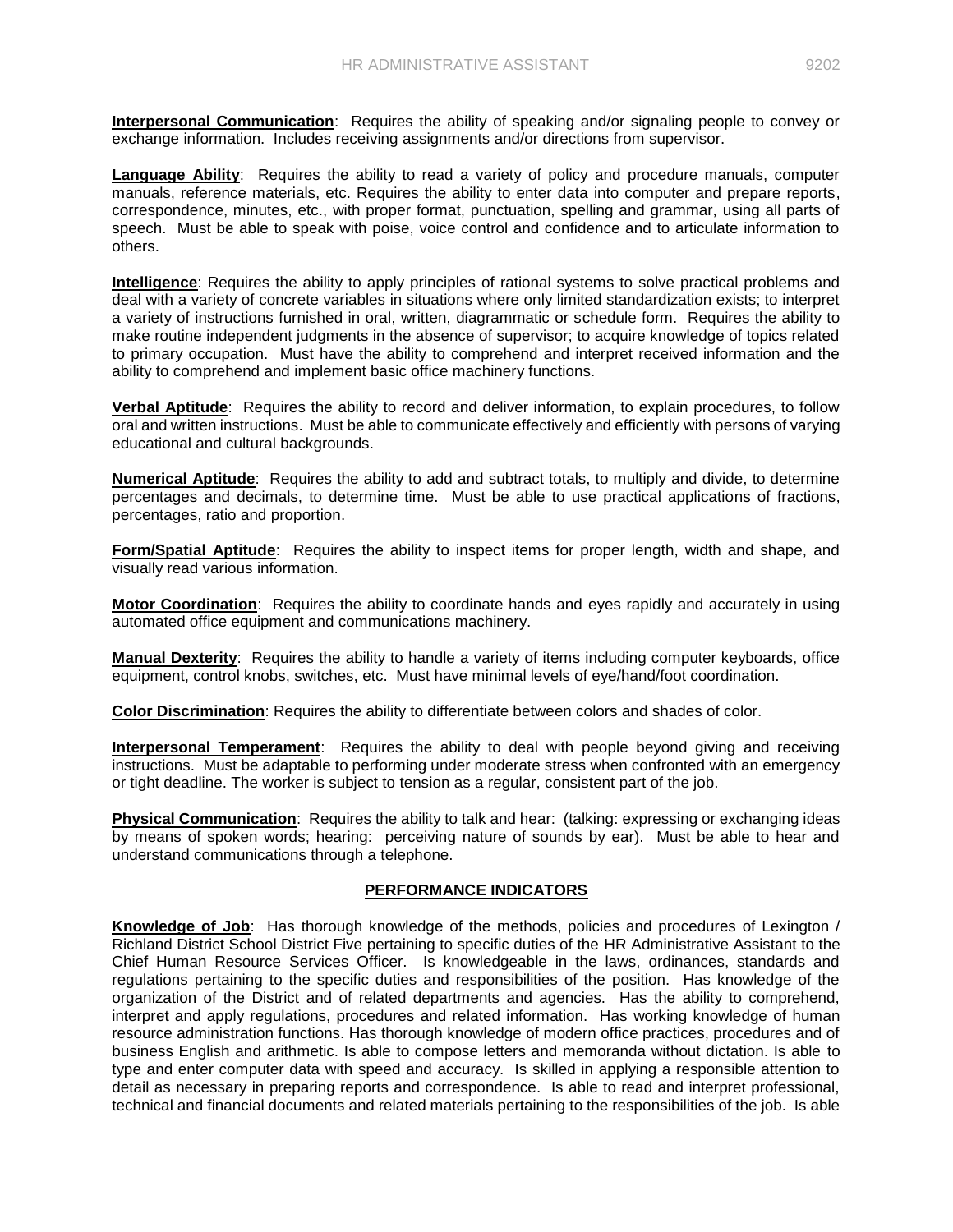to maintain records with accuracy and confidentiality. Has knowledge of the basic principles and practices of bookkeeping. Has skill in the use of computers for data processing, word processing and records management. Knows how to operate and maintain a variety of office equipment as necessary in the performance of daily activities. Has the ability to offer assistance to co-workers and employees of other departments as required. Has the ability to use independent judgment as needed in performing routine tasks. Is able to take the initiative to complete the duties of the position without the need of direct supervision. Has knowledge of the terminology and various professional languages used within the department. Knows how to maintain effective relationships with personnel of other departments, professionals and members of the public through contact and cooperation. Knows how to react calmly and quickly in emergency situations. Has the ability to plan, organize and prioritize daily assignments and work activities. Has good organizational, technical and human relations skills. Has the ability to learn and utilize

**Quality of Work**: Maintains high standards of accuracy in exercising duties and responsibilities. Exercises immediate remedial action to correct any quality deficiencies that occur in areas of responsibility. Maintains high quality communication and interaction with internal and external entities with whom the position interacts.

new skills and information to improve job performance and efficiency.

**Quantity of Work**: Performs described Essential Functions and related assignments efficiently and effectively in order to produce quantity of work which consistently meets established standards and expectations.

**Dependability**: Assumes responsibility for completing assigned work. Completes assigned work within deadlines in accordance with directives, policy, standards and prescribed procedures. Maintains accountability for assigned responsibilities in the technical, human and conceptual areas.

Attendance: Attends and remains at work regularly and adheres to policies and procedures regarding absenteeism and tardiness. Provides adequate notice to higher management with respect to vacation time and leave requests.

**Initiative and Enthusiasm**: Maintains an enthusiastic, self-reliant and self-starting approach to meet job responsibilities and accountabilities. Strives to anticipate work to be accomplished, and initiates proper and acceptable action for the completion of work with a minimum of supervision and instruction.

**Judgment**: Exercises analytical judgment in areas of responsibility. Identifies issues or situations as they occur and specifies decision objectives. Identifies or assists in identifying alternative solutions to issues or situations. Implements decisions in accordance with prescribed and effective policies and procedures and with a minimum of errors. Seeks expert or experienced advice where appropriate and researches issues, situations and alternatives before exercising judgment.

**Cooperation**: Accepts supervisory instruction and direction and strives to meet the goals and objectives of same. Questions such instruction and direction when clarification of results or consequences are justified, i.e., poor communications, variance with established policies or procedures, etc. Offers suggestions and recommendations to encourage and improve cooperation intra- and inter-departmentally.

**Relationships with Others**: Shares knowledge with managers, supervisors and co-workers for mutual benefit. Contributes to maintaining high morale among all employees. Develops and maintains cooperative and courteous relationships inter- and intra-departmentally, and with external entities with whom the position interacts. Tactfully and effectively handles requests, suggestions and complaints in order to established and maintain good will. Emphasizes the importance of maintaining a positive image.

**Coordination of Work**: Plans and organizes daily work routine. Establishes priorities for the completion of work in accordance with sound time-management methodology. Avoids duplication of effort. Estimates expected time of completion of work elements and establishes a personal schedule accordingly. Attends required meetings, planning sessions and discussions on time. Implements work activity in accordance with priorities and estimated schedules.